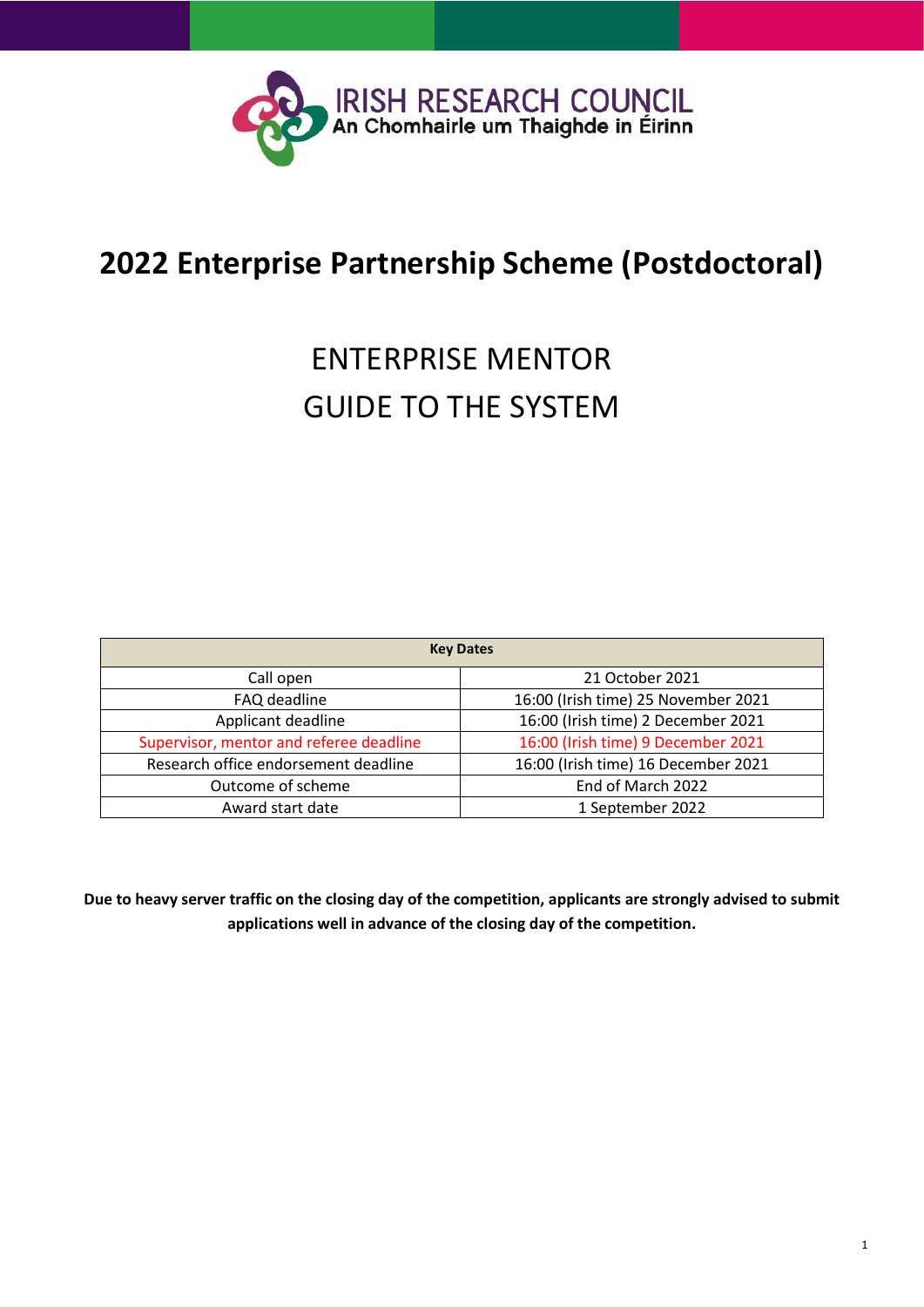### **About the Guide for Enterprise Mentors**

- This guide provides practical information to enterprise mentors for submitting a reference form for an applicant to the Irish Research Council Enterprise Partnership Scheme.
- The Irish Research Council Enterprise Partnership Scheme is governed by the 2022 Call Document, Terms and Conditions and award acceptance form. The content of this guide is for general information purposes only. In the event of a discrepancy arising between this guide, the 2022 Call Document and the Terms and Conditions or award acceptance form, the latter documents will prevail.

## **Using the online application system**

- Before using the system, please clear your cache and download the most recent version of Chrome. The online system is operational using the following browsers:
	- O Google Chrome: two most recent versions
	- O Microsoft Internet Explorer: version 10.0 and higher
	- O Mozilla Firefox: two most recent versions
	- O Safari: two most recent versions
- If you have a technical issue regarding use of the [online system,](https://irishresearch.smartsimple.ie/s_Login.jsp) please read these guidelines and the FAQ document available on our website. If your issue is not addressed through either of these mechanisms, only then should you email [schemes@research.ie](mailto:schemes@research.ie) with an outline of your technical issue and a screenshot.
- Do not log into your profile in different browsers at the same time. This may cause the system to invalidate your login session and any information you have entered will be lost.
- If you enter information and do not click the 'save' button before navigating away from the page, this information will be lost.
- Please ensure that the email address [ircapps@research.ie](mailto:ircapps@research.ie) is on your 'safe senders' list. You may need to check with your IT department to ensure there is no issue with your organisation's internal firewall.
- If you have mislaid your password, go to the [login page](https://irishresearch.smartsimple.ie/s_Login.jsp) and select '**Forgot password?'**. A system-generated password will be forwarded to your email address. If you do not receive this automated email, please check your spam folder.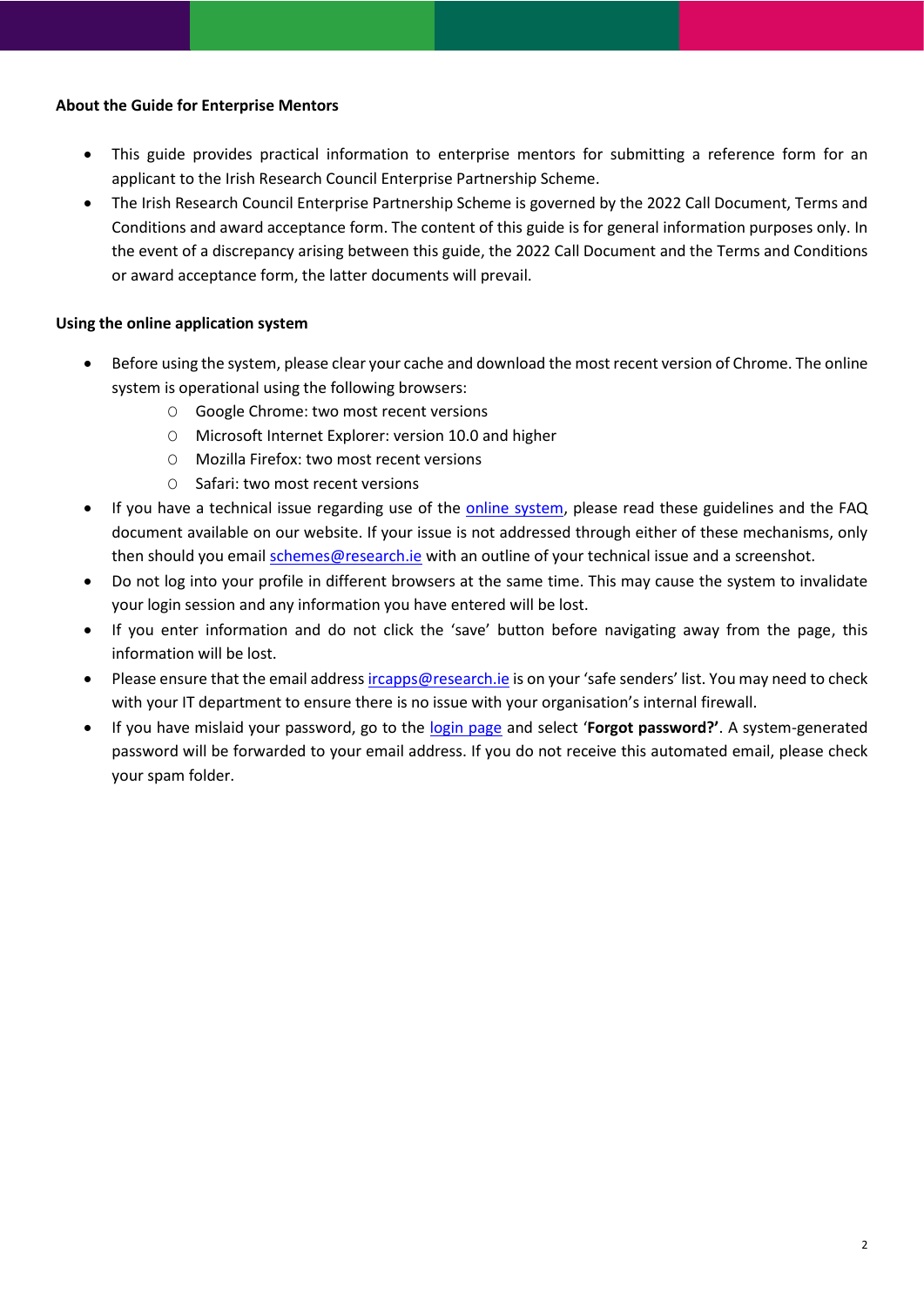#### **Logging into the system**

• When you have logged on, the following screen will be displayed. Note Enterprise Mentor is interchangeable with Employment Mentor in the system.

| <b>Notice</b>                                                                                                                                                                                                                                                                     |                                                                                                                                    |                                                                                  |                                                                                                                                                                               |                                                                                                                                                                    |  |  |
|-----------------------------------------------------------------------------------------------------------------------------------------------------------------------------------------------------------------------------------------------------------------------------------|------------------------------------------------------------------------------------------------------------------------------------|----------------------------------------------------------------------------------|-------------------------------------------------------------------------------------------------------------------------------------------------------------------------------|--------------------------------------------------------------------------------------------------------------------------------------------------------------------|--|--|
| Welcome to the Irish Research Council's online system which enables you to apply for competitive funding and to manage your awards. Please read the relevant funding pages on our website for further details relat<br>the Research Office in your Host Institution with queries. |                                                                                                                                    |                                                                                  |                                                                                                                                                                               |                                                                                                                                                                    |  |  |
|                                                                                                                                                                                                                                                                                   | A quick guide to your portal can be downloaded by clicking on this link.                                                           |                                                                                  |                                                                                                                                                                               |                                                                                                                                                                    |  |  |
|                                                                                                                                                                                                                                                                                   |                                                                                                                                    |                                                                                  | We are updating our system so you may notice changes. To report potential errors or concerns you may have relating to the online system only, please email system@research.ie |                                                                                                                                                                    |  |  |
| Please note that if a deadline has passed, the system will not accept forms. Due to the high volume of applications and in the interest of fairness, exceptions to deadlines will not be made. If you cannot see the Open<br>as an applicant.                                     |                                                                                                                                    |                                                                                  |                                                                                                                                                                               |                                                                                                                                                                    |  |  |
|                                                                                                                                                                                                                                                                                   |                                                                                                                                    |                                                                                  |                                                                                                                                                                               |                                                                                                                                                                    |  |  |
| <b>Shortcuts</b>                                                                                                                                                                                                                                                                  |                                                                                                                                    |                                                                                  |                                                                                                                                                                               |                                                                                                                                                                    |  |  |
| <b>Open Calls 2018</b>                                                                                                                                                                                                                                                            |                                                                                                                                    |                                                                                  |                                                                                                                                                                               |                                                                                                                                                                    |  |  |
| <b>My Assigned Applications</b><br>Click here to see list of projects which are<br>assigned to you.                                                                                                                                                                               | <b>Preview Applications in Draft</b><br><b>Status</b><br>Click here to preview applications in Draft<br>which are assigned to you. | <b>My Submitted Forms</b><br>Click here to view all forms you have<br>submitted. | <b>Enterprise Mentor Assigned</b><br>E<br><b>Postgraduate Applications</b><br>Click here to view application(s) awaiting<br>your reference as a Enterprise Mentor.            | <b>Enterprise Mentor Assigned</b><br>E<br><b>Postdoctoral Applications</b><br>Click here to view application(s) awaiting<br>your reference as a Enterprise Mentor. |  |  |
|                                                                                                                                                                                                                                                                                   |                                                                                                                                    |                                                                                  |                                                                                                                                                                               |                                                                                                                                                                    |  |  |

- **You can create your Enterprise Mentor form once you have been assigned to an application.**
- If you have been assigned to an application, you can preview the application details by clicking on the 'Preview Applications in Draft Status' icon on the home page.

#### **Creating your Enterprise Mentor Form**

• Select 'Enterprise Mentor Asssigned Postdoctoral Applications' on your Home Page for postdoctoral applications

**Enterprise Mentor Assigned Postdoctoral Applications** 

Click here to view application(s) awaiting your reference as a Enterprise Mentor.

• The following screen will appear. Click on the 'Print (PDF)' button beside any application to see the application. The status of applications to which you have been assigned is also indicated on this page.

| <b>Enterprise Mentor Assigned Postdoctoral Applications</b> |                                        |                                |                                     |                         |                                   |                 |                                 |                                      |                                 |
|-------------------------------------------------------------|----------------------------------------|--------------------------------|-------------------------------------|-------------------------|-----------------------------------|-----------------|---------------------------------|--------------------------------------|---------------------------------|
|                                                             |                                        |                                |                                     |                         |                                   |                 | 60                              |                                      | of 1                            |
| <b>Project ID</b>                                           | <b>Application Type</b>                | Applicant                      | <b>Project Title</b>                | <b>Grant Status</b>     | <b>View</b><br><b>Application</b> | <b>New Form</b> | <b>Reference</b><br><b>Form</b> | Reference<br><b>Status</b>           | Last<br><b>Modified</b><br>Date |
| EPSPD/2019/166                                              | <b>EPS Postdoctoral</b><br>Application | Fake<br>Applicant <sub>2</sub> | Postdoctoral<br><b>Project Test</b> | Application<br>Received | Print (PDF)                       | Create          |                                 | <b>Create your Enterprise Mentor</b> |                                 |
| form for an Application here.<br>View the application here. |                                        |                                |                                     |                         |                                   |                 |                                 |                                      |                                 |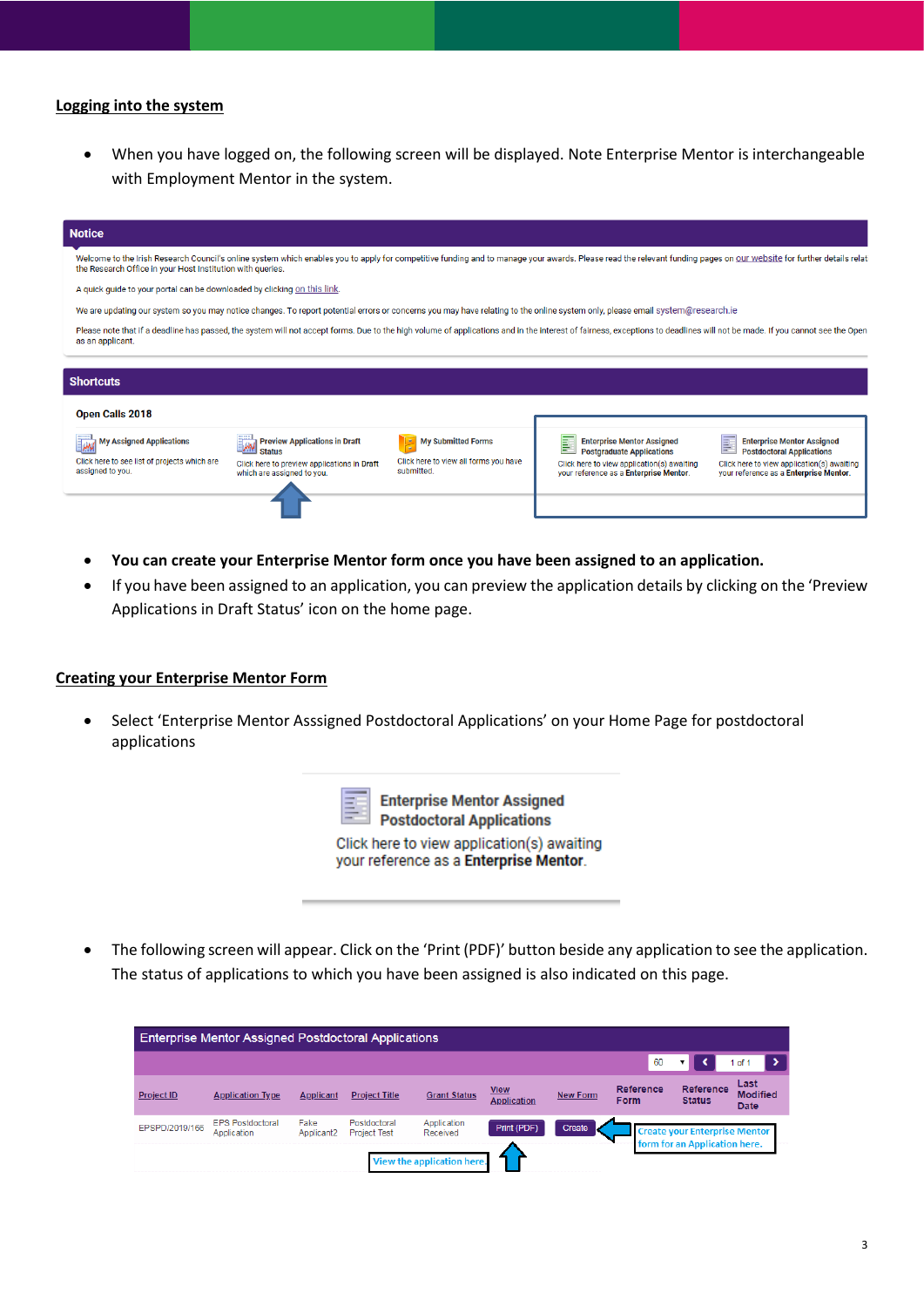- Select 'Create' to create and complete your Enterprise Mentor form for an application assigned to you.
- You will now see the below form. Note: The screenshot below is just an example of the sections that are required and does not include all the sections that need to be filled out. Please scroll the page to see all questions.



- Fill in the required sections. Your data can be saved by clicking on the '**Save Draft'** button at the bottom corner of the screen.
- You can access your application as many times as you wish prior to the deadline by logging onto the system, making sure to save the information you have entered using the '**Save Draft'** button at the bottom of the form each time. Do not click away to another tab or desktop until information has been saved, as you may lose information.



• Once you have saved a draft, you will see your Reference form as *Form Created* within the '**Enterprise Mentor Assigned Postdoctoral Applications'** section. Click on '**Edit'** to edit the form (see below). **Save Draft** must be used to save the information you have entered.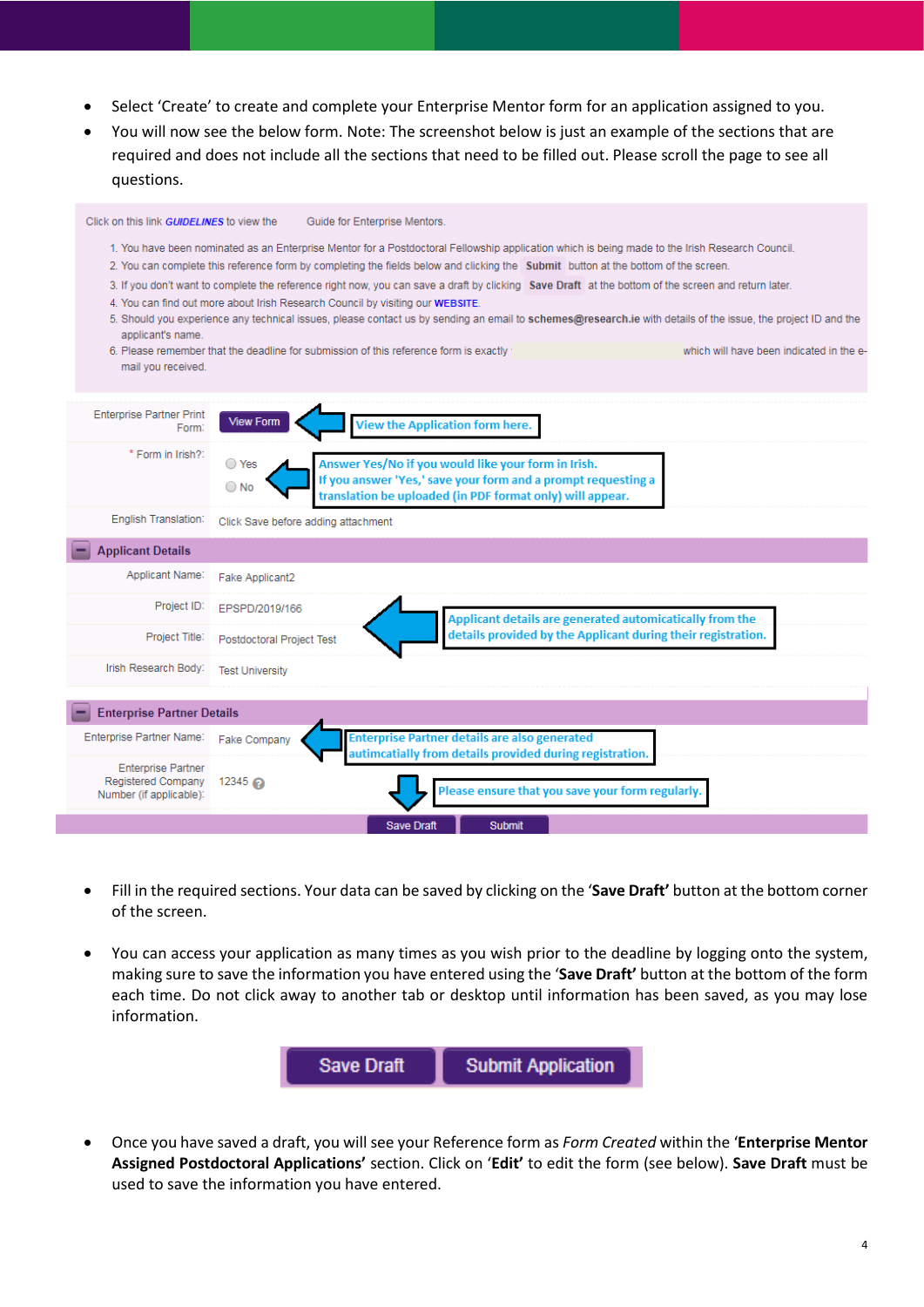

#### **Submitting the Enterprise Mentor Form**

- **Once you submit your form, no changes can be made:so, please ensure you are satisfied with all the content of the form before you click 'Submit' and 'OK'.**
- To finally submit your form, you must first open the form by clicking the '**Edit'** button below the chosen application. Then, select the '**Submit'** button at the bottom of the screen. You must click '**Submit'** in order for the application to proceed to assessment.

|                                    | <b>Save Draft</b>                                                                                                      | <b>Submit Application</b> |  |  |
|------------------------------------|------------------------------------------------------------------------------------------------------------------------|---------------------------|--|--|
| The following message will appear: |                                                                                                                        |                           |  |  |
|                                    | ×<br>The page at https://irishresearch.smartsimple.ie says:                                                            |                           |  |  |
|                                    | No further changes can be made once the reference is submitted.<br>Do you wish to proceed to submit the reference now? |                           |  |  |
|                                    |                                                                                                                        | OК<br>Cancel              |  |  |

• Click '**OK**'. When you have done this, the form will save and will now be submitted to the online system. You will no longer have access to edit the form.

#### **Effects of Submitting the Form**

• Once submitted, you will be able to view the form in the **My Submitted Forms** section on your home page. However, you will **not** be able to edit it.



Click here to view all forms you have submitted.